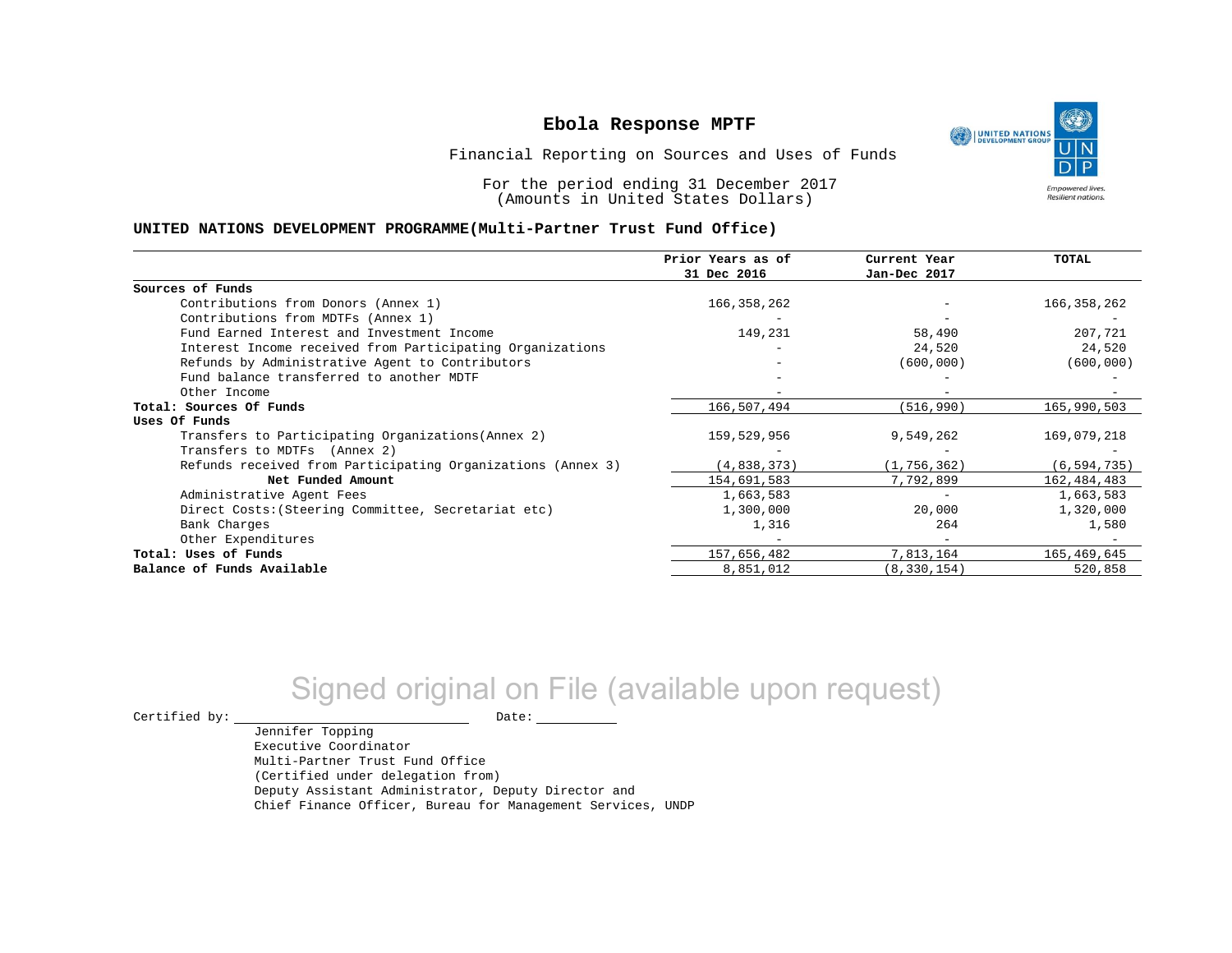O) UNITED NATIONS Empowered lives.<br>Resilient nations.

#### Financial Reporting on Sources and Uses of Funds

For the period ending 31 December 2017 (Amounts in United States Dollars)

#### **UNITED NATIONS DEVELOPMENT PROGRAMME(Multi-Partner Trust Fund Office)**

**Annex - 1: Contributions**

|                                | Prior Years as of                             | Current Year | <b>TOTAL</b> |
|--------------------------------|-----------------------------------------------|--------------|--------------|
|                                | 31 Dec 2016                                   | Jan-Dec 2017 |              |
| From Contributors              |                                               |              |              |
| GOVERNMENT OF AUSTRALIA        | 8,755,000                                     |              | 8,755,000    |
| GOVERNMENT OF BELGIUM          | 8,945,028                                     |              | 8,945,028    |
| GOVERNMENT OF BOLIVIA          | 1,000,000                                     |              | 1,000,000    |
| GOVERNMENT OF BRAZIL           | 602,845                                       |              | 602,845      |
| GOVERNMENT OF CANADA           | 7,154,056                                     |              | 7,154,056    |
| GOVERNMENT OF CHILE            | 300,000                                       |              | 300,000      |
| GOVERNMENT OF CHINA            | 11,000,000                                    |              | 11,000,000   |
| GOVERNMENT OF COLOMBIA         | 100,000                                       |              | 100,000      |
| GOVERNMENT OF CYPRUS           | 6,350                                         |              | 6,350        |
| GOVERNMENT OF CZECH REPUBLIC   | 205,052                                       |              | 205,052      |
| GOVERNMENT OF DENMARK          | 5,042,695                                     |              | 5,042,695    |
| GOVERNMENT OF ESTONIA, REPUBLI | 50,216                                        |              | 50,216       |
| GOVERNMENT OF FINLAND          | 8,824,590                                     |              | 8,824,590    |
| GOVERNMENT OF GEORGIA, REPUBLI | 25,000                                        |              | 25,000       |
| GOVERNMENT OF GERMANY          | 11,606,933                                    |              | 11,606,933   |
| GOVERNMENT OF GUYANA           | 50,363                                        |              | 50,363       |
| GOVERNMENT OF INDIA            | 10,000,000                                    |              | 10,000,000   |
| GOVERNMENT OF ISRAEL           | 8,750,000                                     |              | 8,750,000    |
| GOVERNMENT OF JAPAN            | 5,940,000                                     |              | 5,940,000    |
| GOVERNMENT OF KAZAKHSTAN       | 50,000                                        |              | 50,000       |
| GOVERNMENT OF LATVIA, REPUBLIC | 48,876                                        |              | 48,876       |
| GOVERNMENT OF LUXEMBOURG       | 902,060                                       |              | 902,060      |
| GOVERNMENT OF MALAYSIA         | 100,000                                       |              | 100,000      |
| GOVERNMENT OF MALTA            | 62,295                                        |              | 62,295       |
| GOVERNMENT OF MAURITIUS        | ned original on File (availal<br>$e^{20,000}$ |              | 20,000       |
| GOVERNMENT OF NEW ZEALAND      | 1,169,400                                     |              | 1,169,400    |
| GOVERNMENT OF NORWAY           | 2,061,147                                     |              | 2,061,147    |
| GOVERNMENT OF PERU             | 48,479                                        |              | 48,479       |
| GOVERNMENT OF PHILIPPINES      | 2,041,742                                     |              | 2,041,742    |
| GOVERNMENT OF PORTUGAL         | 30,293                                        |              | 30,293       |
| GOVERNMENT OF REPUBLIC OF KORE | 10,000,000                                    |              | 10,000,000   |
| GOVERNMENT OF ROMANIA          | 40,000                                        |              | 40,000       |
| GOVERNMENT OF RUSSIAN FEDERATI | 1,000,000                                     |              | 1,000,000    |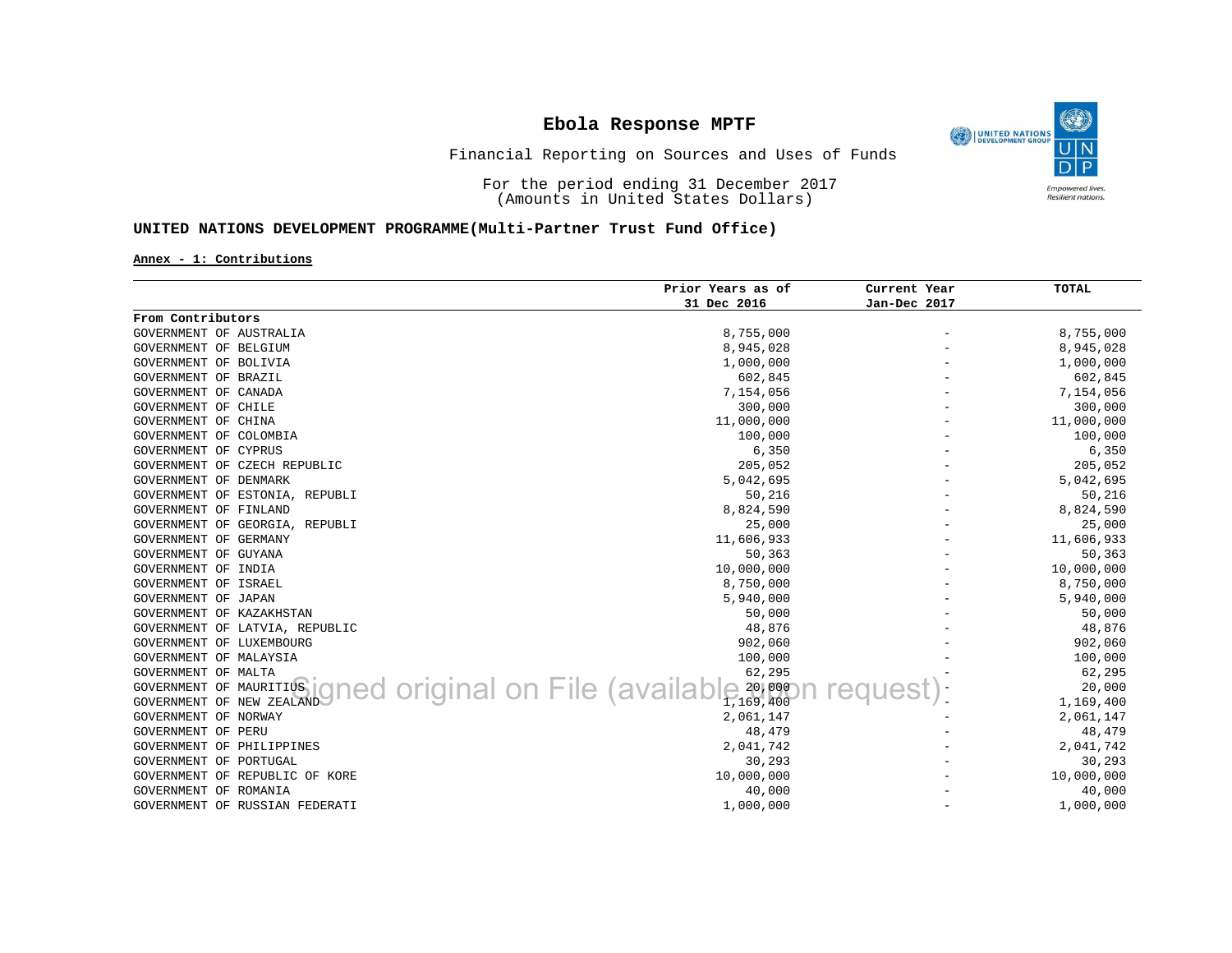|                                | Ebola Response MPTF<br>Financial Reporting on Sources and Uses of Funds<br>For the period ending 31 December 2017<br>(Amounts in United States Dollars) |                   | $\circledast$<br><b>UNITED NATIONS</b><br>DEVELOPMENT GROUP<br><b>Empowered lives.</b><br><b>Resilient nations.</b> |
|--------------------------------|---------------------------------------------------------------------------------------------------------------------------------------------------------|-------------------|---------------------------------------------------------------------------------------------------------------------|
|                                | UNITED NATIONS DEVELOPMENT PROGRAMME(Multi-Partner Trust Fund Office)                                                                                   |                   |                                                                                                                     |
| GOVERNMENT OF TOGO             | 1,581                                                                                                                                                   |                   | 1,581                                                                                                               |
| GOVERNMENT OF TURKEY           | 1,500,000                                                                                                                                               |                   | 1,500,000                                                                                                           |
| GOVERNMENT OF UNITED KINGDOM   | 31,884,000                                                                                                                                              |                   | 31,884,000                                                                                                          |
| GOVERNMENT OF VENEZUELA        | 5,000,000                                                                                                                                               |                   | 5,000,000                                                                                                           |
| Government of Montenegro       | 5,000                                                                                                                                                   |                   | 5,000                                                                                                               |
| HOLY SEE                       | 20,000                                                                                                                                                  |                   | 20,000                                                                                                              |
| IRISH AID                      | 1,233,100                                                                                                                                               |                   | 1,233,100                                                                                                           |
| Non-profit Organization        | 20,000                                                                                                                                                  |                   | 20,000                                                                                                              |
| PRIVATE SECTOR                 | 10,350                                                                                                                                                  |                   | 10,350                                                                                                              |
| Royal Charity Org. Bahrain     | 1,000,000                                                                                                                                               |                   | 1,000,000                                                                                                           |
| SWEDISH INT'L DEVELOPMENT COOP | 13, 217, 001                                                                                                                                            |                   | 13, 217, 001                                                                                                        |
| SWISS AGY FOR DEVELOPMENT & CO | 4,927,079                                                                                                                                               |                   | 4,927,079                                                                                                           |
| UN Foundtn/UN Partnrshp Office | 300,371                                                                                                                                                 |                   | 300,371                                                                                                             |
| Volvo Group                    | 1,307,360                                                                                                                                               |                   | 1,307,360                                                                                                           |
| Total: Contributions           | 166, 358, 262                                                                                                                                           | $\qquad \qquad -$ | 166, 358, 262                                                                                                       |

# Signed original on File (available upon request)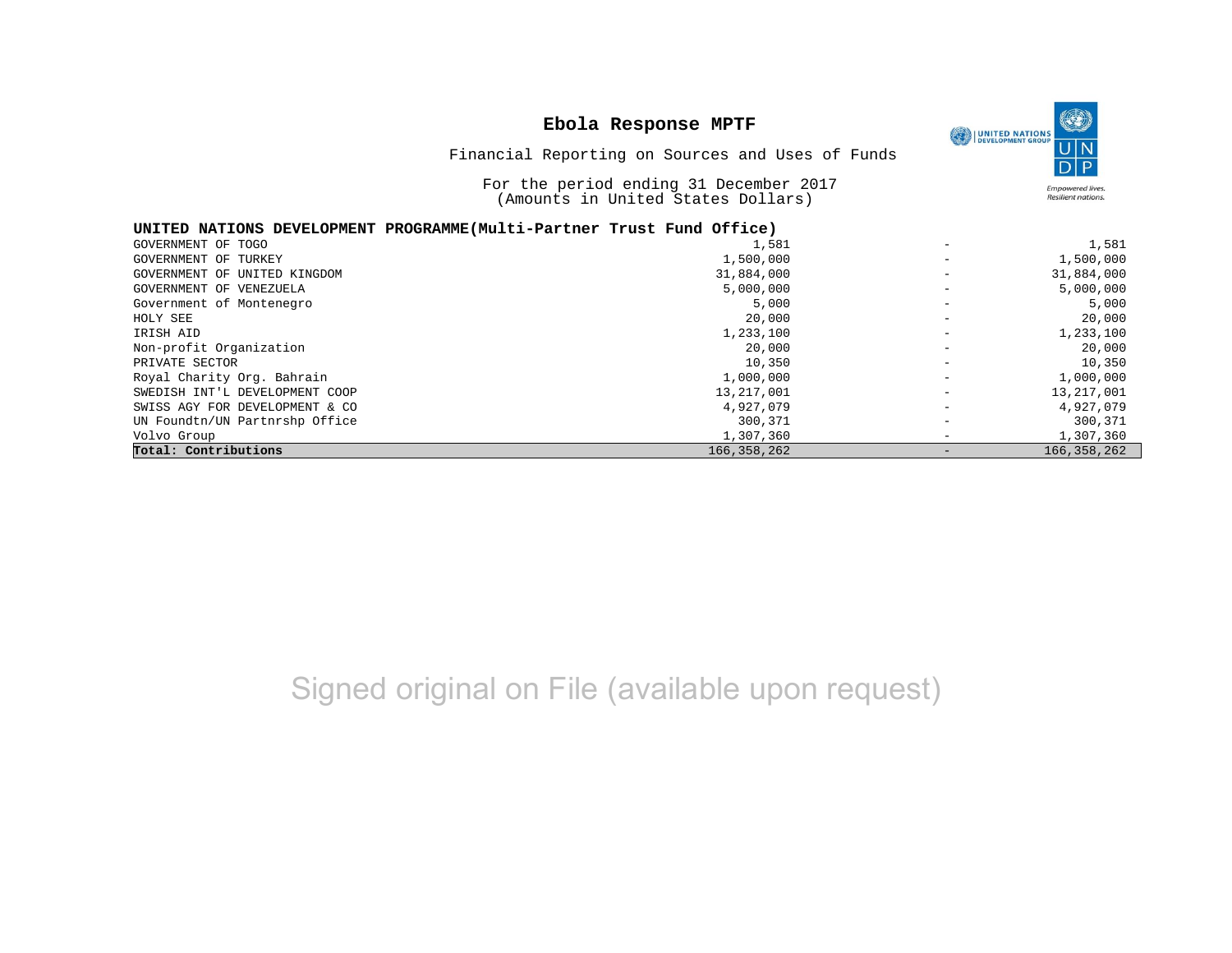

Financial Reporting on Sources and Uses of Funds

For the period ending 31 December 2017 (Amounts in United States Dollars)

#### **UNITED NATIONS DEVELOPMENT PROGRAMME(Multi-Partner Trust Fund Office)**

**Annex - 2: Transfers**

|                                | Prior Years as of | Current Year             | TOTAL        |
|--------------------------------|-------------------|--------------------------|--------------|
|                                | 31 Dec 2016       | Jan-Dec 2017             |              |
| To Participating Organizations |                   |                          |              |
| FAO                            | -                 | 212,166                  | 212,166      |
| ICAO                           | 1,000,000         | $\overline{\phantom{0}}$ | 1,000,000    |
| ILO                            | 284,620           | $\overline{\phantom{m}}$ | 284,620      |
| IOM                            | -                 | 600,000                  | 600,000      |
| UNAIDS                         | 165,850           | $\overline{\phantom{m}}$ | 165,850      |
| UNDP                           | 30,919,565        | 3,498,330                | 34, 417, 895 |
| UNFPA                          | 8,640,787         | 1,177,032                | 9,817,819    |
| UNHABITAT                      | 246,100           |                          | 246,100      |
| UNICEF                         | 24,931,758        | 754,996                  | 25,686,754   |
| UNMEER                         | 8,321,632         | $\overline{\phantom{m}}$ | 8,321,632    |
| UNOPS                          | 4,501,490         | $\overline{\phantom{m}}$ | 4,501,490    |
| <b>UNWOMEN</b>                 | 472,673           | $\qquad \qquad -$        | 472,673      |
| WFP                            | 40,423,716        | 188,146                  | 40,611,862   |
| <b>WHO</b>                     | 39,621,765        | 4,438,592                | 44,060,357   |
| Total Transfers                | 159,529,956       | 10,869,262               | 170,399,218  |

## Signed original on File (available upon request)